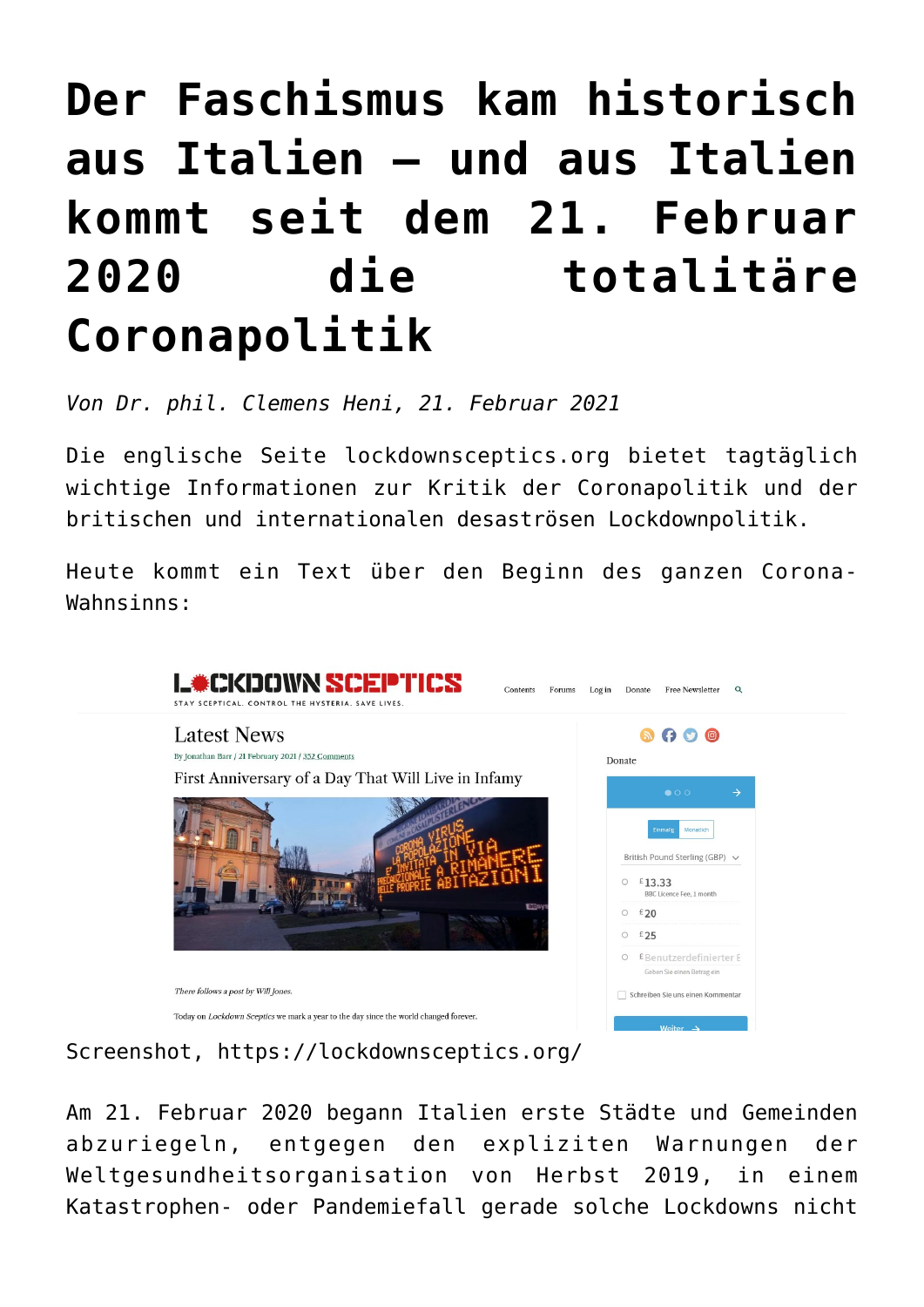## zu machen.

*Today on Lockdown Sceptics we mark a year to the day since the world changed forever.*

*On February 21st, 2020 the Government of Italy did something no Western Government had ever done before. Something that the World Health Organisation had expressly [recommended](https://www.who.int/influenza/publications/public_health_measures/publication/en/) [against](https://www.who.int/influenza/publications/public_health_measures/publication/en/) only four months earlier.*

*It decided to set aside all established pandemic protocol, as well as all considerations of basic freedoms and human rights, and imitate Communist China (which had already been [praised by the WHO](https://www.reuters.com/article/us-china-health-who-idUSKBN1ZS2EE) for its "extraordinary" response) and [quarantine](https://milano.repubblica.it/cronaca/2020/02/21/news/coronavirus_codogno_castiglione_d_adda_contagiati_misure_sicurezza-249154447/) a whole local population in an effort to control a coronavirus outbreak.*

*What started with 10 towns and 50,000 people in Lombardy quickly established itself as the go-to and unassailable response to the coronavirus threat. Seventeen days later the whole of Italy was locked down, 33 days later most of the world. A year later, we still are.*

## Resümierend heißt es in dem Text:

*In December, Professor Neil Ferguson [admitted to](https://unherd.com/thepost/neil-ferguson-interview-china-changed-what-was-possible/) [the Times](https://unherd.com/thepost/neil-ferguson-interview-china-changed-what-was-possible/) the critical role of Italy in bringing lockdowns to the West:*

*[China] is a communist one party state, we said. We couldn't get away with it in Europe, we thought… and then Italy did it. And we realised we could.*

*Our best hope is that in time the lesson will be learned that we must never do this again, and next time must be different – we must not panic but must stick to the [pre](https://www.theguardian.com/world/ng-interactive/2020/feb/27/what-are-the-uks-plans-for-dealing-with-a-pandemic-virus)[prepared plan.](https://www.theguardian.com/world/ng-interactive/2020/feb/27/what-are-the-uks-plans-for-dealing-with-a-pandemic-virus)*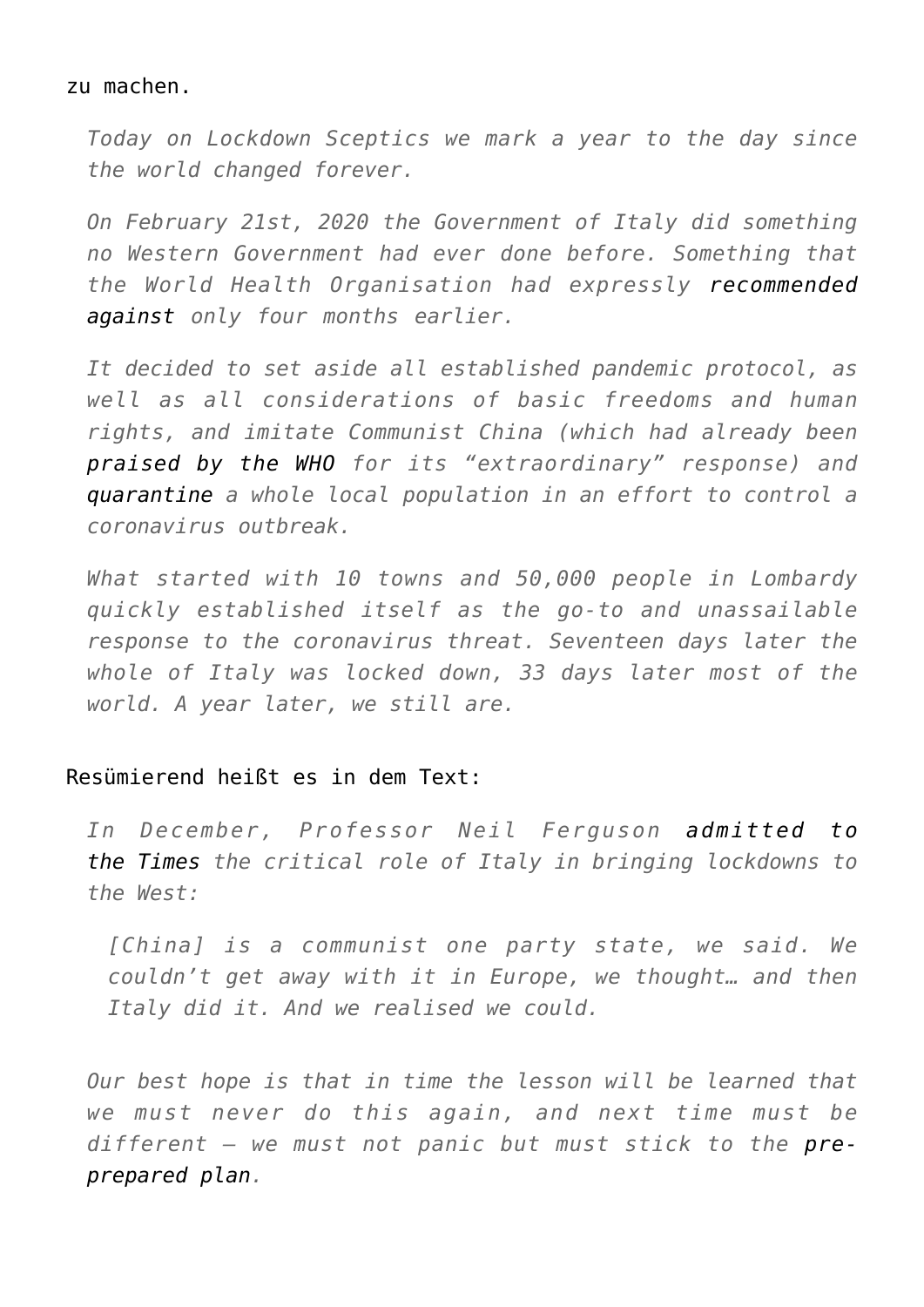*But the tragedy is that even if we reach such a point, we can never change the fact that our Governments now know that "lockdown" is an option, that they can indeed "get away with it". Western civilisation is undoubtedly diminished as a result.*

Viel mehr muss man gar nicht sagen, weil wir den Wahnsinn tagtäglich erleben. Dabei ist lockdownsceptics eine konservative Seite, die sich nicht der Emanzipation verschrieben hat – aber was heißt das schon in Zeiten, wo sich selbst ernannte Linke für die totalitärsten Maßnahmen seit dem Ende des Nationalsozialismus einsetzen: ZeroCovid, NoCovid und MegaLockdown. Was heißt das in Zeiten, wo der mit Abstand meist gehasste Mann in Deutschland ein SPD-Bundestagsabgeordneter ist, der keinerlei Funktion in der Regierung hat, aber de facto noch mehr als der RKI Chef oder ein Professor der Charité die Regierungsgeschäfte ganz alleine führt?

Was für Historiker\*innen, Sozial- und Geisteswissenschaftler\*innen wie auch für Untersuchungen über die politische Kultur und die sozialpsychologische Bedeutung der italienischen Vorreiterrolle interessant sein könnte ist Folgendes:

Warum war es in den 1910er Jahren gerade Italien, das den Futurismus (Marinetti, D'Annunzio) und den Faschismus vordachte, der dann ab Oktober 1922 durch die motorisierte Gewalt von Mussolini die Ära des Faschismus einläutete, und warum war es wiederum Italien, das im Februar 2020 die irrationale und nicht evidenzbasierte Lockdownpolitik entgegen jedem Public Health-Wissen totalitär umsetze und damit die ganze Welt zu einem riesigen Gefängnis machte, bis heute?

Italien, das Sehnsuchtsland nicht nur Europas und des Westens, von Goethe über Nietzsche, Adorno und der – au weia – Toskana-Fraktion, was wäre New York City ohne Pizza?, evoziert hiermit